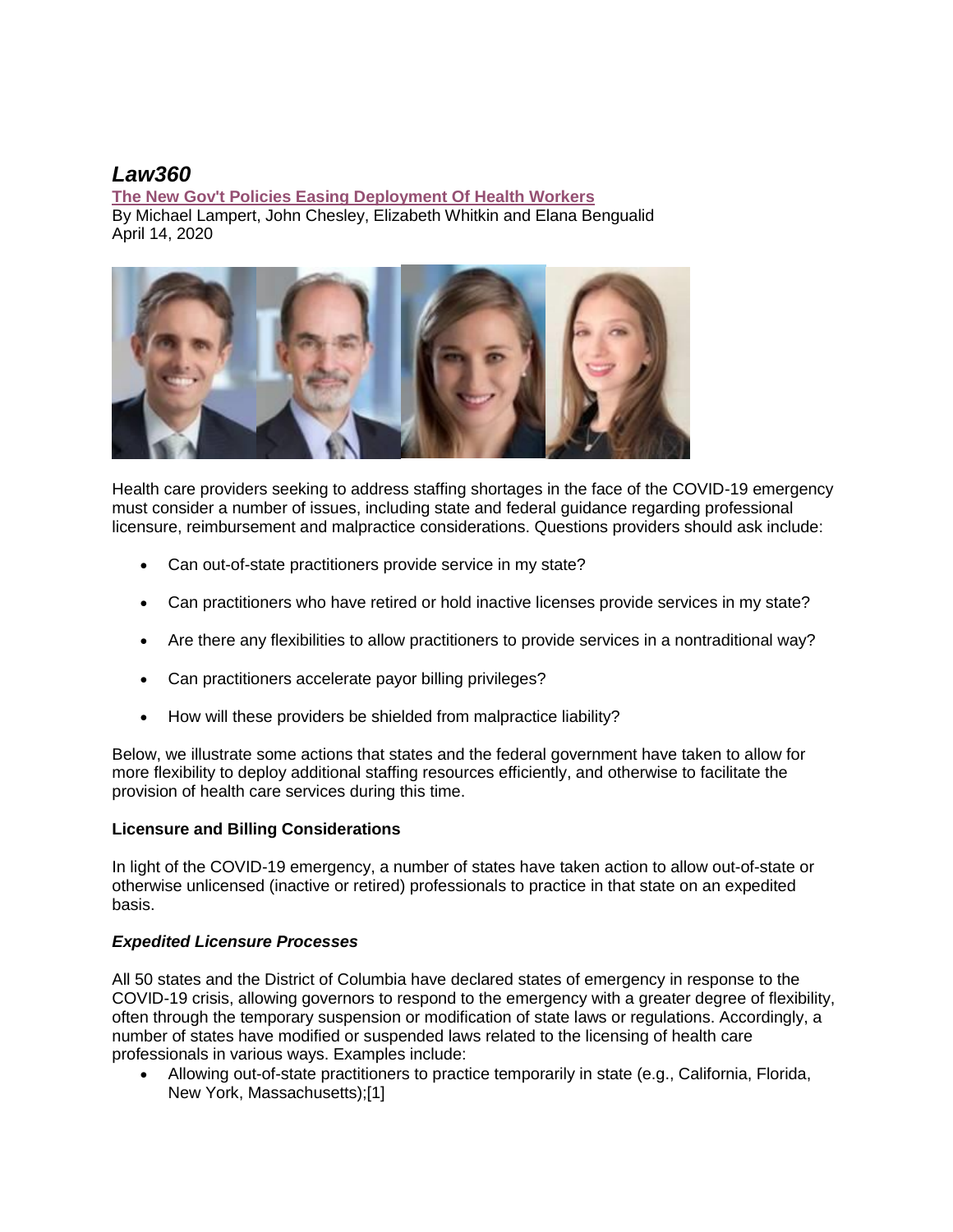- Expediting or waiving credentialing procedures (e.g., Massachusetts, California);[2]
- Expediting renewals or reactivations of retired and inactive practitioners' licenses (e.g., Texas, Massachusetts, Pennsylvania, Illinois);[3]
- Accelerating reciprocal licensure (e.g., Massachusetts);[4]
- Delaying licensure renewals for the duration of the COVID-19 public health emergency (e.g., Massachusetts, Pennsylvania);[5] and
- Lastly, with respect to telehealth, many states are allowing practitioners to provide telehealth services across state lines without a state-specific license (e.g., Florida, Pennsylvania, Massachusetts).[6]

# *Nontraditional Practice Arrangements*

Notably, some states have implemented executive and emergency orders that deploy either nontraditional medical providers or traditional medical providers in nontraditional capacities. For example:

- Some states are allowing students to provide health care services (e.g., Texas, New York);[7] supervision and reassignment requirements for physician assistants have been suspended (e.g., Pennsylvania, Massachusetts);[8]
- Some states have waived nurse-to-patient ratio requirements (e.g., Massachusetts);[9]
- Others have waived certain collaboration requirements for nurses (e.g., Pennsylvania);[10]
- Some have suspended rules regarding the number of institutions with which physicians can be affiliated (e.g., Pennsylvania);[11] and
- Some states are also allowing expanded scopes of practice for certain health care professionals, such as certified nursing assistants and home health aides (e.g., California).[12]

#### *Waived Background Check Requirements*

State licensure requirements generally require health care professionals to undergo fingerprintbased criminal background checks prior to practicing. Due to the length of time these background checks can take, as well as logistical considerations that may prevent a health care professional from obtaining fingerprint cards or electronic fingerprint services (as most states have imposed varying degrees of lockdown orders), some states are temporarily waiving or modifying certain statutory and regulatory background check requirements.

For example, the governor of Illinois issued an executive order suspending a prohibition on hiring certified nursing assistants, or CNAs, who are inactive on the state's Health Care Worker Registry, and also extended the probationary period during which a CNA can work without obtaining fingerprint background check clearance from three to six months.[13]

Similarly, the Georgia Department of Community Health has delayed until the state's state of emergency is lifted the fingerprinting component of the state's background check processes for health care professionals, administrators and owners.[14]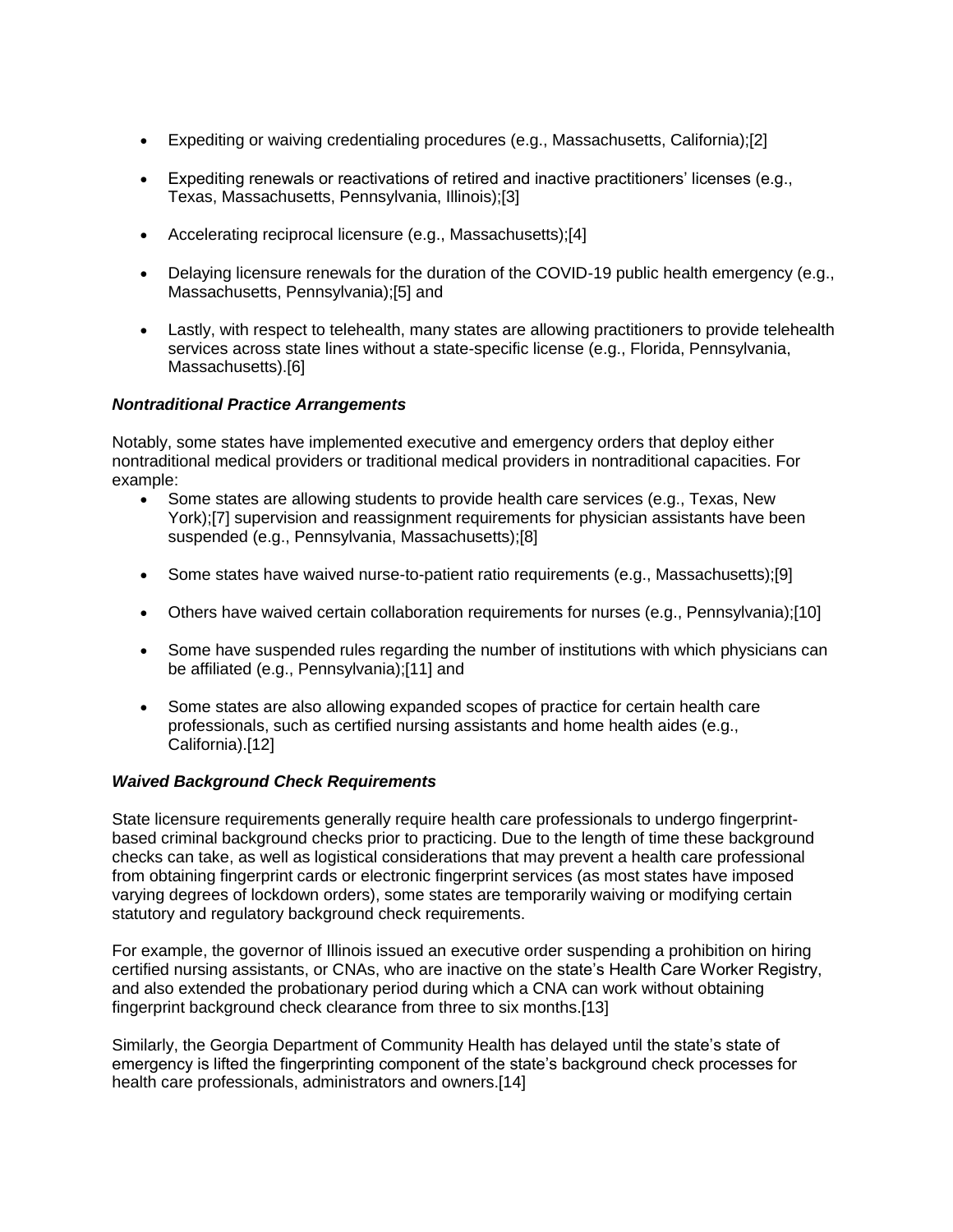# *Accelerated Billing Privileges*

The [Centers for Medicare & Medicaid Services](https://www.law360.com/agencies/centers-for-medicare-medicaid-services) and state Medicaid authorities generally require health care providers and professionals to complete a lengthy enrollment process before becoming eligible to participate in, and receive reimbursement from, the Medicare and Medicaid programs.

In response to the COVID-19 emergency, however, CMS has authorized a number of blanket waivers, known as 1135 waivers (due to their authorization under Section 1135 of the Social Security Act), with the aim of allowing health care providers maximum flexibility to combat and contain the spread of COVID-19.15 A number of these waivers ease enrollment requirements to allow providers to become eligible for reimbursement on an expedited basis. Specifically, CMS is:

- Expediting Medicare enrollment applications for new providers;
- Temporarily waiving certain fingerprint-based background check requirements (similar to state efforts described above); and
- Establishing a toll-free hotline for noncertified Part B suppliers, physicians and nonphysician practitioners to enroll and receive temporary Medicare billing privileges.

Many state Medicaid programs have requested and received use of the same waivers.[16] Similarly, some commercial payors have expedited credentialing efforts to allow health care professionals practicing under temporary licenses to become eligible to bill for services rendered to patients they are treating during this time.[17]

# *Other CMS Waivers*

In addition to accelerated billing privileges, CMS has implemented a number of additional waivers aimed at increasing flexibility for institutional providers and individual practitioners during this time. These include:

- Expanded telehealth coverage;
- Permission to bill for virtual check-ins and remote monitoring for new, as well as existing, patients;
- Relaxed physician supervision requirements;
- Increased flexibility in billing "incident to" auxiliary services for nonphysician practitioners; and
- Waiver of Medicare requirements that mandate that hospitalized inpatients must be under the care of a physician.[18]

CMS also is waiving additional requirements that apply to qualifications for practitioners at critical access hospitals, although any state qualification requirements continue to apply unless waived by the state.[19] Measures such as these will allow institutional providers more flexibility in expanding patient capacities in existing facilities and in staffing temporary field hospitals and health care facilities.

# **Hospital Action**

Before a physician may practice in a hospital, the hospital must undertake a typically lengthy review process of the physician's qualifications, through processes known as credentialing and privileging. Many hospitals utilize reciprocal credentialing and credentialing-by-proxy agreements with one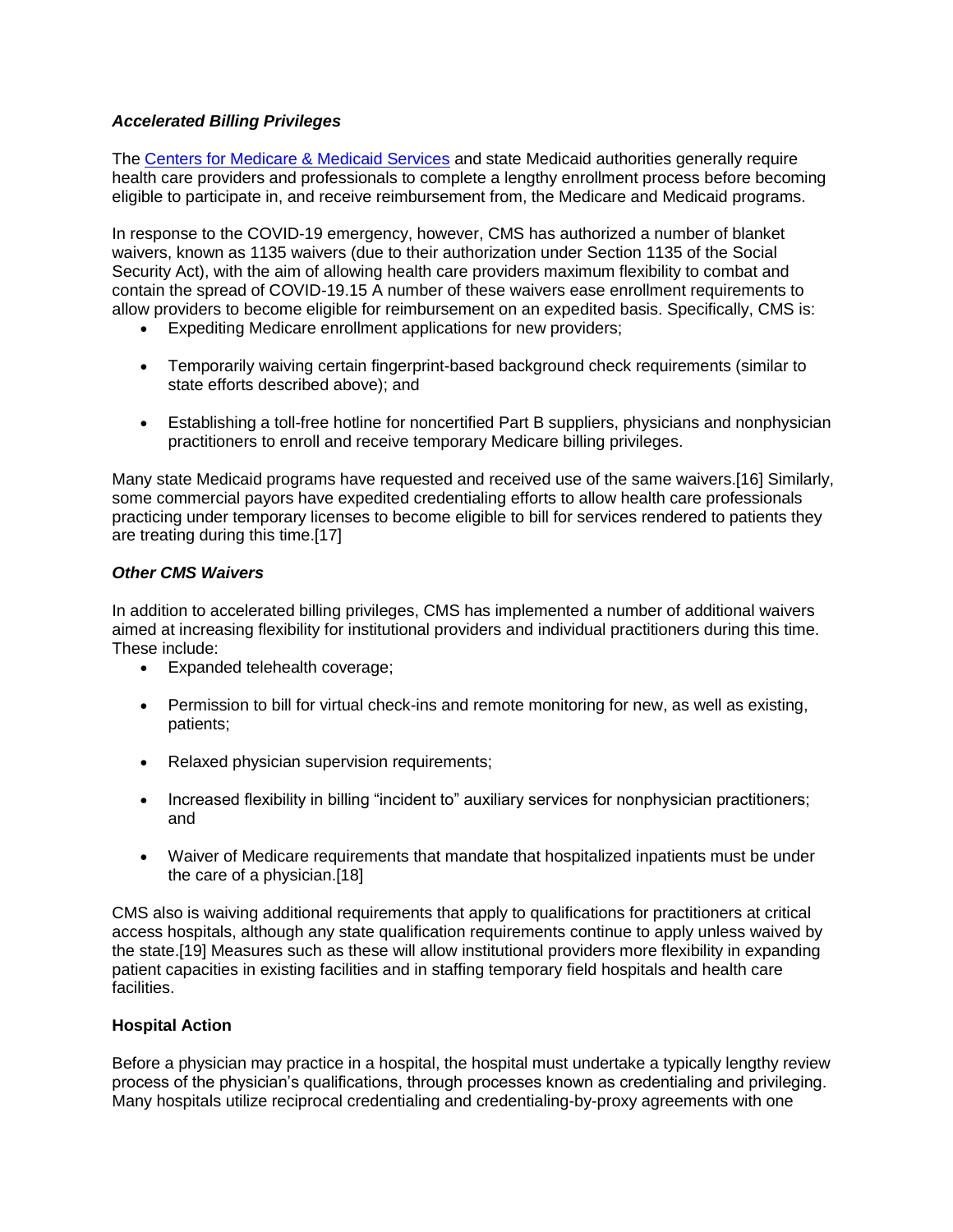another, in order to rely on each other's credentialing and privileging of providers seeking to practice at distant sites via telemedicine.

Those arrangements remain available to assist out-of-state providers to become able to treat patients via telehealth services on an expedited basis. However, for any physicians seeking privileges to practice at a different hospital in-person, traditional credentialing requirements still apply. Some states, however, have suspended these requirements in response to the COVID-19 emergency.

The Texas Board of Medicine, for example, is allowing physicians who are credentialed and privileged at out-of-state hospitals to practice medicine at any Texas-licensed hospital during the emergency.[20] The [Massachusetts Department of Public Health](https://www.law360.com/agencies/massachusetts-department-of-health-and-human-services) has mandated that all Massachusetts-licensed hospitals implement expedited credentialing processes for independent practitioners seeking to practice at the hospital during the COVID-19 emergency, and also has ordered that all licensed clinical staff working at any Massachusetts-licensed health care facility be authorized to work at any other Massachusetts-licensed facility, subject to certain requirements.[21]

The governor of California has authorized the state's Department of Public Health to implement similar measures.[22] CMS is also waiving some of its requirements related to physician credentialing, to allow for physicians whose privileges will expire to continue practicing at the hospital and for new physicians to be able to practice in the hospital before full medical staff or governing body review and approval.[23]

## **Liability and Malpractice Considerations**

Given the COVID-19 public health emergency, the federal government, and some states, have, in certain circumstances, provided liability immunity to health care providers and others in the biomedical industry.

As one example, on March 17, the Secretary of Health & Human Services issued a declaration under the Public Readiness and Emergency Preparedness Act in connection with the COVID-19 pandemic. The declaration provides immunity from tort liability, excluding willful misconduct causing death or serious physical injury, to certain individuals and entities involved in the manufacture, distribution, administration or use of certain covered countermeasures.[24]

Persons eligible for immunity include manufacturers, distributors, program planners and qualified persons, each of which is given a specific definition under the PREP Act.[25] Qualified persons include, among others, licensed health professionals authorized to prescribe, administer, or dispense covered countermeasures. In the context of the declaration, covered countermeasures include drugs, devices, or biological products that are, among other things, intended to treat, diagnose, cure, prevent, or mitigate COVID-19 or the transmission of SARS-CoV-2 or a virus mutating therefrom.

These covered countermeasures must have been approved, licensed or cleared by the U.S. Food & Drug Administration under the Public Health Service Act, subjected to an investigational use exemption, or subjected to an emergency use under certain provisions of the Food, Drug and Cosmetic Act.

Importantly, the declaration limits the liability immunity afforded under the PREP Act to activities involving covered countermeasures that relate to (1) present or future federal contracts and other federal agreements or (2) activities authorized in accordance with the public health and medical response of the authority having jurisdiction to prescribe, administer, deliver, distribute or dispense the covered countermeasures following a declaration of an emergency. This declaration is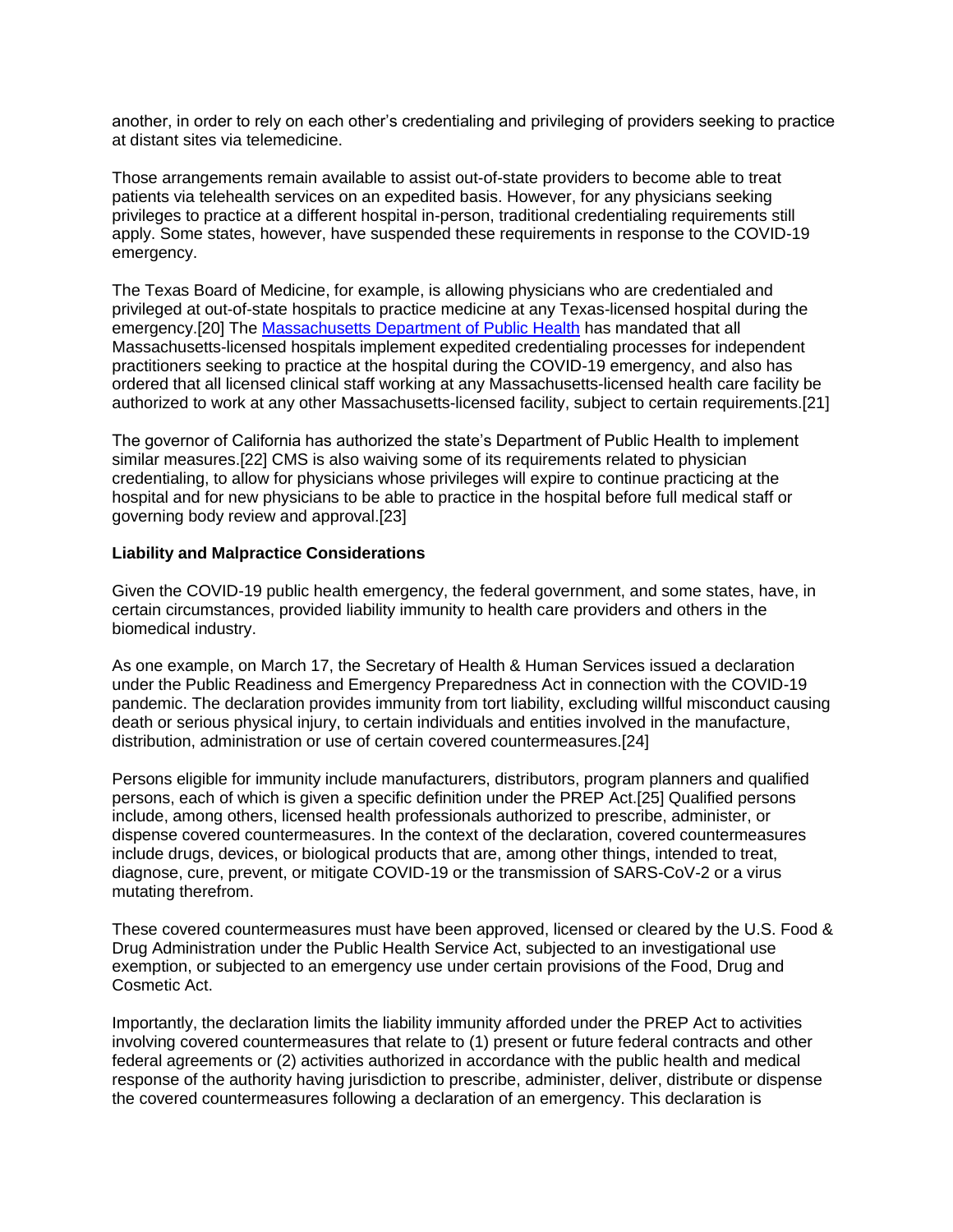retroactively effective as of Feb. 4.

In addition, the CARES Act, the broad relief bill signed into law on March 27, limits the liability of health care professionals acting in good faith during the COVID-19 emergency response so long as the services the health care professional provides are: (1) provided in a volunteer capacity; (2) in response to COVID-19; and (3) within the scope of the health care professional's license, subject to limited exceptions.[26]

In New York, Gov. Andrew Cuomo granted immunity to "physicians, physician assistants, specialist assistants, nurse practitioners, licensed registered professional nurses, licensed practical nurses, and those students in programs to become licensed health care providers in New York for any claims that may arise out of providing medical services in support of the State's response to the COVID-19 outbreak," other than in the case of gross negligence, as well as immunity for any failure to comply with any recordkeeping requirement.[27]

In Illinois, Gov. J.B. Pritzker granted immunity to health care professionals and health care volunteers from civil liability "for any injury or death alleged to have been caused by any [non-willful] act or omission ... in the course of rendering assistance to the State by providing services, assistance, or support in response to the COVID-10 outbreak."[28]

Additionally, in New Jersey, Attorney General Gurbir Grewal announced that the state will waive proof of medical malpractice insurance in order to facilitate its temporary licensure-by-reciprocity process.29 Lastly, some private malpractice insurers have eased coverage restrictions on telehealth and staffing issues for retired providers or those crossing state lines, for example.[30]

## **Conclusion**

In sum, a number of federal and state provisions are available to assist health care providers who are seeking to expand staffing capacity on an expedited basis in response to the COVID-19 emergency.

*Michael Lampert and John Chesley are partners, Elizabeth Whitkin is a senior attorney and Elana Bengualid is an associate at Ropes & Gray LLP.*

*The opinions expressed are those of the author(s) and do not necessarily reflect the views of the firm, its clients or Portfolio Media Inc., or any of its or their respective affiliates. This article is for general information purposes and is not intended to be and should not be taken as legal advice.*

[1] California Proclamation of State of Emergency (Mar. 4, 2020), available at [https://www.gov.ca.gov/wp](https://www.gov.ca.gov/wp-content/uploads/2020/03/3.4.20-Coronavirus-SOE-Proclamation.pdf)[content/uploads/2020/03/3.4.20-Coronavirus-SOE-Proclamation.pdf;](https://www.gov.ca.gov/wp-content/uploads/2020/03/3.4.20-Coronavirus-SOE-Proclamation.pdf) State of Florida – Office of the Governor Executive Order Number 20-52, available at: [https://www.flgov.com/wp-content/uploads/orders/2020/EO\\_20-52.pdf.](https://www.flgov.com/wp-content/uploads/orders/2020/EO_20-52.pdf); State of Florida Department of Health – [Emergency Order No.](https://www.law360.com/agencies/florida-department-of-health) 20-002 (Mar. 9, 2020), available at [http://www.flhealthsource.gov/pdf/emergencyorder-20-](http://www.flhealthsource.gov/pdf/emergencyorder-20-002.pdf) [002.pdf;](http://www.flhealthsource.gov/pdf/emergencyorder-20-002.pdf) New York Executive Order No. 202.5: Continuing Temporary Suspension and Modification of Laws Related to the Disaster Emergency (Mar. 18, 2020), available at [https://www.governor.ny.gov/news/no-2025-continuing-temporary-suspension-and](https://www.governor.ny.gov/news/no-2025-continuing-temporary-suspension-and-modification-laws-relating-disaster-emergency)[modification-laws-relating-disaster-emergency;](https://www.governor.ny.gov/news/no-2025-continuing-temporary-suspension-and-modification-laws-relating-disaster-emergency) Order of the Commissioner of Public Health Implementing Emergency Credentialing and Licensed Staff Transfer Procedures for Medical Facilities in the Commonwealth (Mar. 17, 2020), available at [https://www.mass.gov/doc/order-of-the-commissioner-of-public-health-implementing-emergency-credentialing-and](https://www.mass.gov/doc/order-of-the-commissioner-of-public-health-implementing-emergency-credentialing-and-licensed/download)[licensed/download.](https://www.mass.gov/doc/order-of-the-commissioner-of-public-health-implementing-emergency-credentialing-and-licensed/download)

[2] Order of the Commissioner of Public Health Implementing Emergency Credentialing and Licensed Staff Transfer Procedures for Medical Facilities in the Commonwealth (Mar. 17, 2020), available at [https://www.mass.gov/doc/order-of-the-commissioner-of](https://www.mass.gov/doc/order-of-the-commissioner-of-public-health-implementing-emergency-credentialing-and-licensed/download)[public-health-implementing-emergency-credentialing-and-licensed/download;](https://www.mass.gov/doc/order-of-the-commissioner-of-public-health-implementing-emergency-credentialing-and-licensed/download) Executive Order N-39-20 (Mar. 30, 2020), [https://www.gov.ca.gov/wp-content/uploads/2020/03/3.30.20-EO-N-39-20.pdf.](https://www.gov.ca.gov/wp-content/uploads/2020/03/3.30.20-EO-N-39-20.pdf)

[3] Governor Abbott Waives Certain Licensing Renewal Regulations, Fees for Nurses (Mar. 25, 2020), available at [https://gov.texas.gov/news/post/governor-abbott-waives-certain-licensing-renewal-regulations-fees-for-nurses;](https://gov.texas.gov/news/post/governor-abbott-waives-certain-licensing-renewal-regulations-fees-for-nurses) Governor Abbott Removes Licensing Barriers for Advance Practice Registered Nurses (Mar. 28, 2020), available at [https://gov.texas.gov/news/post/governor-abbott-removes-licensing-barriers-for-advance-practice-registered-nurses;](https://gov.texas.gov/news/post/governor-abbott-removes-licensing-barriers-for-advance-practice-registered-nurses) Order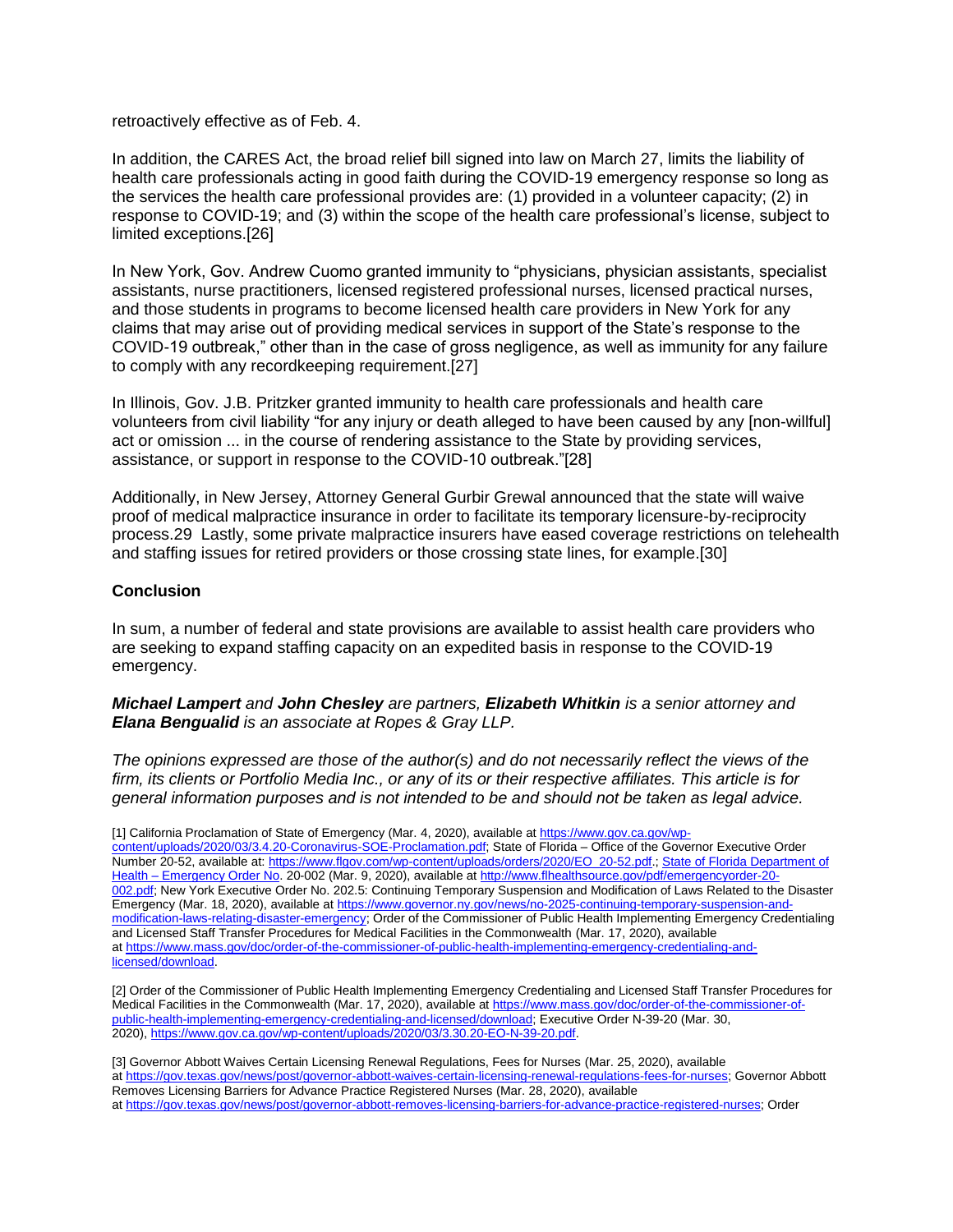Expanding Access to Physician Services (Mar. 17, 2020), available at [https://www.mass.gov/doc/march-17-2020-expand-access-to](https://www.mass.gov/doc/march-17-2020-expand-access-to-physician-services-order/download)[physician-services-order/download;](https://www.mass.gov/doc/march-17-2020-expand-access-to-physician-services-order/download) Important Information Regarding Physician Licensure during the State of Emergency, available at [https://www.mass.gov/service-details/important-information-regarding-physician-licensure-during-the-state-of](https://www.mass.gov/service-details/important-information-regarding-physician-licensure-during-the-state-of-emergency)[emergency;](https://www.mass.gov/service-details/important-information-regarding-physician-licensure-during-the-state-of-emergency) Pennsylvania Waives Certain Licensing Requirements to Allow Retired Health Care Professionals to Practice During Coronavirus Emergency (Mar. 25, 2020), available at [https://www.dos.pa.gov/Documents/2020-03-25-Retirees-Suspension-](https://www.dos.pa.gov/Documents/2020-03-25-Retirees-Suspension-Waiver.pdf)[Waiver.pdf;](https://www.dos.pa.gov/Documents/2020-03-25-Retirees-Suspension-Waiver.pdf) Governor Abbott Takes Action to Expand Nursing Workforce (Mar. 21, 2020), available at [https://gov.texas.gov/news/post/governor-abbott-takes-action-to-expand-nursing-workforce;](https://gov.texas.gov/news/post/governor-abbott-takes-action-to-expand-nursing-workforce) Executive Order 2020-09: to Expand Telehealth Services and Protect Health Care Providers in Response to COVID-19 (Mar. 19, 2020), [https://www2.illinois.gov/Pages/Executive-Orders/ExecutiveOrder2020-09.aspx.](https://www2.illinois.gov/Pages/Executive-Orders/ExecutiveOrder2020-09.aspx)

[4] Commonwealth of Massachusetts Board of Registration in Nursing – Licensure Policy 10-03, available at [https://www.mass.gov/doc/expedited-processing-of-reciprocal-license-applications-in-the-event-of-a-declared-public/download.](https://www.mass.gov/doc/expedited-processing-of-reciprocal-license-applications-in-the-event-of-a-declared-public/download)

[5] Order Expanding Access to Physician Services (Mar. 17, 2020), available at [https://www.mass.gov/doc/march-17-2020-expand](https://www.mass.gov/doc/march-17-2020-expand-access-to-physician-services-order/download)[access-to-physician-services-order/download;](https://www.mass.gov/doc/march-17-2020-expand-access-to-physician-services-order/download) Order Extending the Registration of Certain Licensed Professionals (Mar. 18, 2020), available at [https://www.mass.gov/doc/march-18-2020-professional-licensure-order/download;](https://www.mass.gov/doc/march-18-2020-professional-licensure-order/download) State Board of Nursing: Additional Temporary Waivers (Mar. 27, 2020), available at [https://www.dos.pa.gov/Documents/2020-03-27-Summary-of-Additional-](https://www.dos.pa.gov/Documents/2020-03-27-Summary-of-Additional-Nursing-Waivers.pdf)[Nursing-Waivers.pdf.](https://www.dos.pa.gov/Documents/2020-03-27-Summary-of-Additional-Nursing-Waivers.pdf)

[6] State of Florida Department of Health – Emergency Order No. 20-002 (Mar. 16, 2020), available at http://www.fihealthsource.gov/pdf/emergencyorder-20-002.pdf; Pennsylvania Authorized Licensed Health Care Professionals to Provide Services via Telemedicine During Coronavirus Emergency (Mar. 18, 2020), available at [https://www.dos.pa.gov/Documents/2020-03-18-Telemedicine-Summary.pdf;](https://www.dos.pa.gov/Documents/2020-03-18-Telemedicine-Summary.pdf) Order Extending the Registration of Certain Licensed Health Care Professionals (Mar. 17, 2020), available at [https://www.mhalink.org/MHADocs/Communications/COVID19/20-](https://www.mhalink.org/MHADocs/Communications/COVID19/20-03-17C19licenseextend.pdf) [03-17C19licenseextend.pdf;](https://www.mhalink.org/MHADocs/Communications/COVID19/20-03-17C19licenseextend.pdf) Order Expanding Access to Physician Services (Mar. 17, 2020), available at [https://www.mass.gov/doc/march-17-2020-expand-access-to-physician-services-order/download.](https://www.mass.gov/doc/march-17-2020-expand-access-to-physician-services-order/download)

[7] Governor Abbott Takes Action to Expand Nursing Workforce (Mar. 21, 2020), available at: [https://gov.texas.gov/news/post/governor-abbott-takes-action-to-expand-nursing-workforce;](https://gov.texas.gov/news/post/governor-abbott-takes-action-to-expand-nursing-workforce) New York Executive Order No. 202.10: Continuing Temporary Suspension and Modification of Laws Relating to the Disaster Emergency (Mar. 23, 2020), available at: [https://www.governor.ny.gov/news/no-20210-continuing-temporary-suspension-and-modification-laws-relating-disaster](https://www.governor.ny.gov/news/no-20210-continuing-temporary-suspension-and-modification-laws-relating-disaster-emergency)[emergency.](https://www.governor.ny.gov/news/no-20210-continuing-temporary-suspension-and-modification-laws-relating-disaster-emergency)

[8] Some License Requirements for Qualified Physicians Assistants are Suspended During Coronavirus Emergency (Mar. 22, 2020), available at [https://www.dos.pa.gov/Documents/2020-03-22-Physcian-Assistant-Waiver.pdf;](https://www.dos.pa.gov/Documents/2020-03-22-Physcian-Assistant-Waiver.pdf) Order of the Commissioner of Public Health Regarding the Flexible Reassignment of Physician Assistants (Mar. 18, 2020), available at [https://www.mass.gov/doc/march-18-2020-physician-assistant-order/download.](https://www.mass.gov/doc/march-18-2020-physician-assistant-order/download)

[9] Order of the Commissioner of Public Health Exempting Hospitals from the Requirements of M.G.L. c.111 section 231 (Mar. 24, 2020), available at [https://www.mass.gov/doc/nursing-staff-order/download.](https://www.mass.gov/doc/nursing-staff-order/download)

[10] State Board of Nursing: Additional Temporary Waivers (Mar. 27, 2020), available at [https://www.dos.pa.gov/Documents/2020-](https://www.dos.pa.gov/Documents/2020-03-27-Summary-of-Additional-Nursing-Waivers.pdf) [03-27-Summary-of-Additional-Nursing-Waivers.pdf.](https://www.dos.pa.gov/Documents/2020-03-27-Summary-of-Additional-Nursing-Waivers.pdf)

[11] Medical Doctors' Two-Facility Institutional License Limit Suspended during Coronavirus Emergency (Mar. 20, 2020), available at [https://www.dos.pa.gov/Documents/2020-03-20-Doctors-Suspension-of-Institutional-License-Requirements.pdf.](https://www.dos.pa.gov/Documents/2020-03-20-Doctors-Suspension-of-Institutional-License-Requirements.pdf)

[12] California Executive Order N-39-20 (Mar. 30, 2020), available at [https://www.gov.ca.gov/wp-content/uploads/2020/03/3.30.20-](https://www.gov.ca.gov/wp-content/uploads/2020/03/3.30.20-EO-N-39-20-text.pdf) [EO-N-39-20-text.pdf.](https://www.gov.ca.gov/wp-content/uploads/2020/03/3.30.20-EO-N-39-20-text.pdf)

[13] Illinois Executive Order 2020-2012 (Mar. 24, 2020), available at [https://www2.illinois.gov/Pages/Executive-](https://www2.illinois.gov/Pages/Executive-Orders/ExecutiveOrder2020-12.aspx)[Orders/ExecutiveOrder2020-12.aspx.](https://www2.illinois.gov/Pages/Executive-Orders/ExecutiveOrder2020-12.aspx)

[14] Important Notice on Fingerprint Background Checks, Georgia Department of Community Health (Mar. 25, 2020), available at [https://dch.georgia.gov/announcement/2020-03-25/important-notice-fingerprint-background-checks.](https://dch.georgia.gov/announcement/2020-03-25/important-notice-fingerprint-background-checks)

[15] COVID-19 Emergency Declaration Health Care Providers Fact Sheet, Ctrs. for Medicare & Medicaid Srvs. (Mar. 13, 2020), available at [https://www.cms.gov/files/document/covid19-emergency-declaration-health-care-providers-fact-sheet.pdf.](https://www.cms.gov/files/document/covid19-emergency-declaration-health-care-providers-fact-sheet.pdf)

[16] See Coronavirus Waivers & Flexibilities, Ctrs. for Medicare & Medicaid Srvs., [https://www.cms.gov/about-cms/emergency](https://www.cms.gov/about-cms/emergency-preparedness-response-operations/current-emergencies/coronavirus-waivers)[preparedness-response-operations/current-emergencies/coronavirus-waivers](https://www.cms.gov/about-cms/emergency-preparedness-response-operations/current-emergencies/coronavirus-waivers) (last visited Apr. 1, 2020).

[17] See, e.g., Expedited Credentialing of Providers with a Temporary License Due to COVID-19, BlueCross **BlueShield of North** [Carolina](https://www.law360.com/companies/blue-cross-blue-shield-of-north-carolina) (Mar. 19, 2020), [https://www.bluecrossnc.com/provider-news/expedited-credentialing-providers-temporary-license-due](https://www.bluecrossnc.com/provider-news/expedited-credentialing-providers-temporary-license-due-covid-19)[covid-19.](https://www.bluecrossnc.com/provider-news/expedited-credentialing-providers-temporary-license-due-covid-19)

[18] See [https://www.cms.gov/files/document/covid-19-physicians-and-practitioners.pdf.](https://www.cms.gov/files/document/covid-19-physicians-and-practitioners.pdf)

[19] See [https://www.cms.gov/files/document/covid-teaching-hospitals.pdf.](https://www.cms.gov/files/document/covid-teaching-hospitals.pdf)